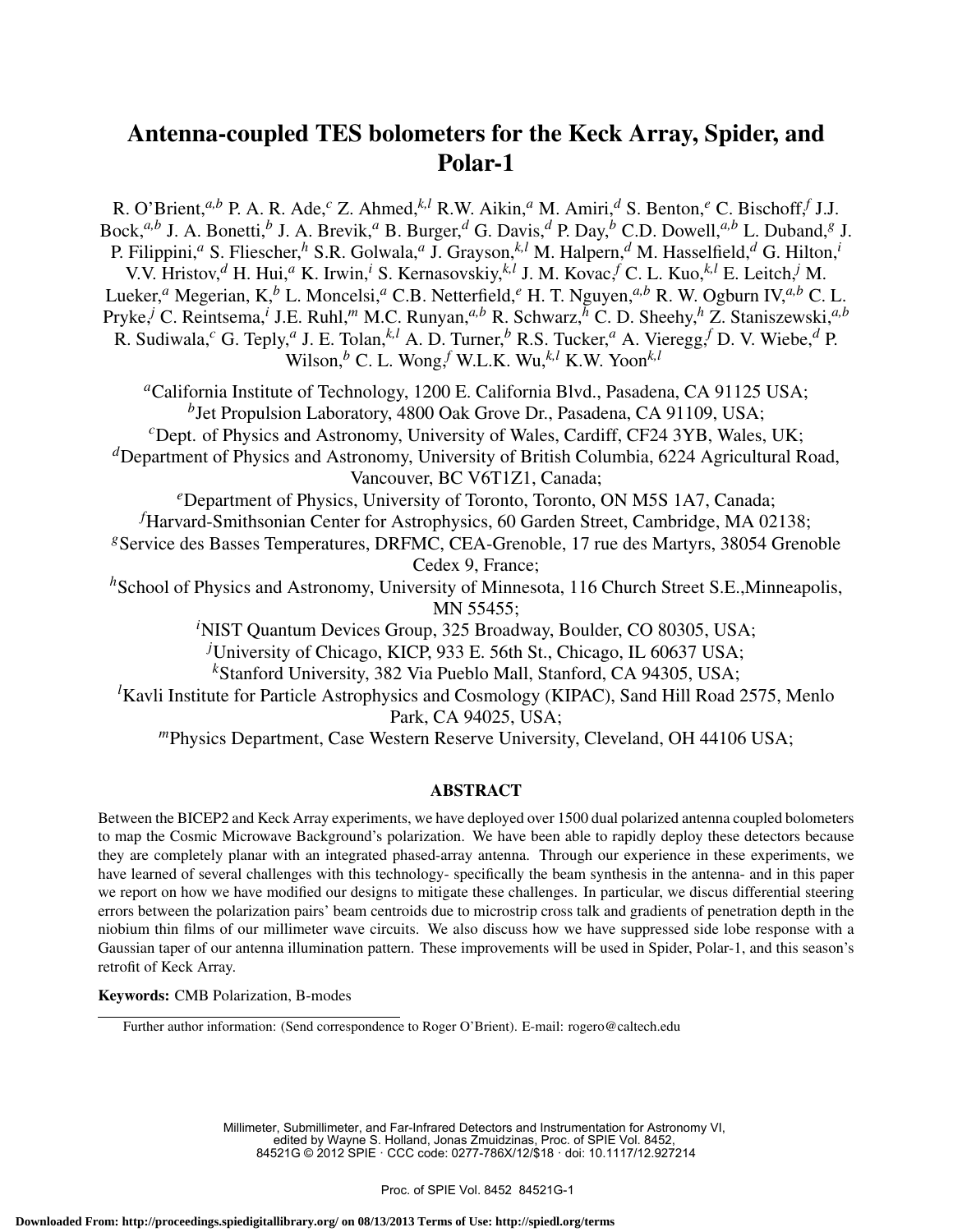# 1. INTRODUCTION

The Cosmic Microwave Background's (CMB) temperature anisotropies and curl-free E-mode polarization anisotropies, both generated by scalar inflationary potentials, have been mapped by numerous experiments and used to constrain a multitude of cosmological parameters. To date, divergence-free B-modes in the CMB, which would have been seeded by inflationary tensor potentials, have not been detected. However, current data favor a scalar index  $n_s < 1$ , which suggests that the tensor-to-scalar ratio  $r$  may be non-zero.<sup>1</sup> A B-mode detection at degree angular scales would provide strong confirmation of inflation, but even upper limits on *r* will constrain the energy scale of inflation, thus making it a fundamental parameter of interest. Additionally, gravitational lensing can shear E-modes into B-modes, creating a smaller angular scale non-primordial anisotropy. The details of this peak can constrain the summed mass of the different neutrino species and potentially inform us of the existence of sterile neutrinos.<sup>2</sup>

Our team has developed a low cost camera design with just enough resolution to detect B-modes from primordial tensor perturbations. This design builds off the success of BICEP-1, using refracting optics with a 30 arcmin resolution<sup>3</sup>.<sup>4</sup> BICEP2 and Keck Array's five BICEP2 style cameras are both currently collecting data at the South Pole with nearly 1500 pixels (3000 detectors) collectively.<sup>5</sup> The balloon-borne Spider will fly in 2013 from the McMurdo station in Antarctica with six cameras and a comparable pixel count.<sup>6</sup> Finally, we will deploy the 1.5m crossed-Dragone telescope Polar-1 to the South Pole in 2013 with 1900 pixels. Its 5 arcmin resolution will be sufficient to detect lensed B-modes.

All four of these experiments use phased-array antenna-coupled TES bolometers developed at Caltech and JPL. Our detectors are entirely planar, and hence scalable to large monolithic arrays. This has provided our team with a crucial advantage over competing teams, allowing early deployment of high sensitivity focal planes. As a result, our technology has matured to a point where we have identified several failure modes from both lab and field data and we have refined our original design with these measurements in mind. This paper describes some of the efforts to improve our detectors. The second section summarizes our detector design, the third describes how we corrected differential pointing between polarization pairs, and the last outlines how we have suppressed sidelobe response with a tapered illumination pattern in anticipation of Polar.

### 2. DETECTOR AND CAMERA ARCHITECTURE

Figure 1(a) shows the BICEP2 optics design, which we used in Keck Array and Spider with only minor modifications. Each camera is a refracting telescope with two HDPE lenses that image the sky onto a focal plane while forming an aperture just on the sky-side of the objective lens. We place a cold stop at this point to terminate side lobes of the antenna coupled bolometers in our focal plane. We also use a series of Teflon, nylon, and metal-mesh IR blockers to filter away higher frequency out-of-band power.<sup>4</sup>



(a) BICEP2 optics (b) Polar-1 optics

Figure 1. Ray Diagrams for the optics in the two types of experiment. The focal plane is at left/bottom while the aperture is at the far right of both. Notice that the optics in BICEP2 (Figure 1(a)) form an aperture stop that can naturally be made cold<sup>4</sup> while those for Polar-1 (Figure 1(b)) form a stop where cooling is more challenging.

Figure 2(a) shows a a BICEP2 focal plane; those for the Keck Array are nearly identical, while those for SPIDER employ modifications for enhanced magnetic shielding. Each contains four tiles, each of which have a monolithic imaging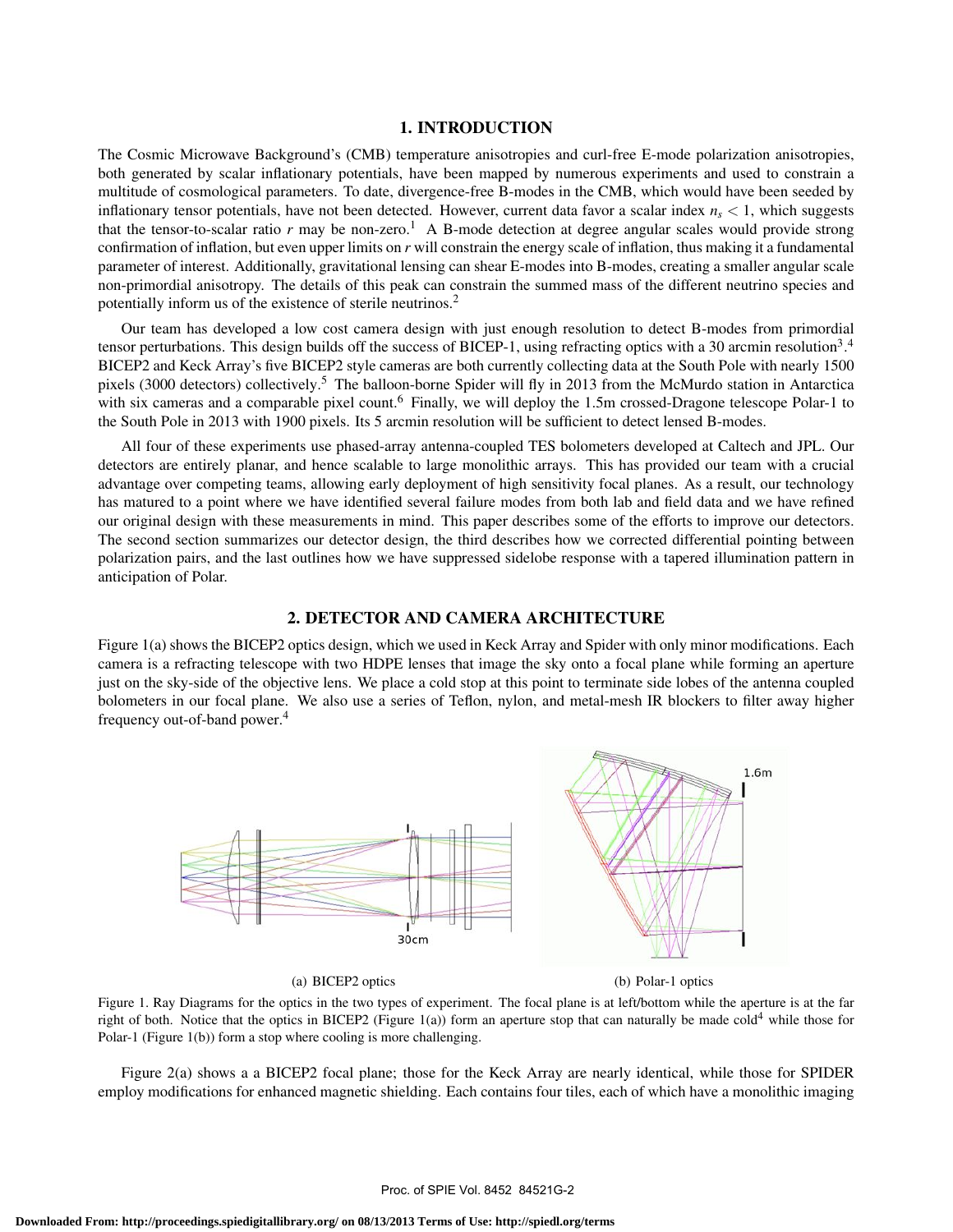array with 64 pixels. We couple optical power onto each pixel (Figure 2(b)) with a planar dual-polarized phased-array antenna.<sup>7</sup> All antennas deployed to date use a  $12x12$  array of subradiators, where each subradiator contains echelon pairs of 412  $\mu$ m x 12  $\mu$ m slots etched into a 0.15  $\mu$ m thick superconducting niobium (Nb) ground plane. The opposite polarization's slot pairs interlock with these with a common center, such that the two polarizations' antennas in each pixel are co-located. Each pixel's antenna is 7.2 mm on side, providing bare beams (i.e. without any gain from optics) with 14*<sup>o</sup>* FWHM that nicely match the f/2.1 camera optics.



(a) Focal Plane for BICEP2, Keck Array, and Spider (b) One Pixel (c) Center of Summing Tree

Figure 2. Focal Plane and Detector Design. Fig. 2(a) shows a whole focal-plane with four tiles while Fig 2(b) shows one pixel. The pixel footprint is dominated by the antenna and feed network, and Fig 2(c) shows the center of that network where microstrip cross-talk can degrade the beam synthesis.

Each slot couples to a microstrip summing network at a pair of feedpoints placed close enough to the slot ends to maintain a low impedance of 47+j15  $\Omega$ . We tune away the reactance with shunt capacitors and match the radiation resistance with 0.93  $\mu$ m wide microstrip. This upper layer is also Nb that is 0.4 $\mu$ m thick and separated from the ground by 0.3  $\mu$ m of sputtered silicon dioxide (SiO2). The summing network combines the waves from the slots in a series of microstrip-tees, first summing slots across different columns of each rows, then summing the total waves in each row. Each polarization has its own independent summing tree whose horizontal arms must interlock with the other polarization.

After all the slots' waves are summed onto one microstrip line per polarization, we pass each through a band-defining 150GHz filter with 25% bandwidth. The filters have three-poles with three short stretches of CPW acting as series inductors that are separated by T-networks of capacitors. Neither the summing tree nor filter require any microstrip vias or microstripcross-overs.

We terminate power in a lossy meandered gold microstrip line in close thermal contact with the bolometer's TES. The gold is deposited before the Nb and cleaned with an Ar ion mill to provide a reliable electrical contact with the superconducing microstrip. The meander's length is 2.2mm, which provides a return loss of less than -20dB. We pattern two TESs in series on each bolometer made of Aluminum (Al) and Titanium (Ti) which respectively have nominal superconducting transition temperatures  $T_c$  of 1.2K and 0.5K. We voltage bias into the Al transition for lab testing where we need to expose the camera to 300K and into the Ti transition for science observations, where the effective sky temperature is much lower. The bolometer itself is suspended on a 1 $\mu$ m thick film of low stress nitride released by a XeF<sub>2</sub> etch. We select the legs' length and geometry to control the thermal conductance (G), and hence the thermal carrier noise and saturation power.

We read the current through the bolometers with a SQUID-based time domain multiplexer system developed by NIST and UBC. Multiplexing chips and Nyquist filter chips are visible on the perimeter of the focal planes in Figure 2(a).

# 3. DIFFERENTIAL POINTING OF POLARIZATION PAIRS

# 3.1 BEAM SYSTEMATICS

Improving on BICEP-1's constraint of  $r < 0.72<sup>8</sup>$  requires large imaging arrays of detectors to attain higher sensitivity. Additionally, the two cross-polarized detectors in each pixel should view the sky through the same optics path; this way, differencing within each detector pair should greatly reduce sky noise. While our monolithic and planar arrays of dualpolarized bolometers have provided an expedient way to meet these needs, we have a significant burden to synthesize useable beams with the phased-array antennas.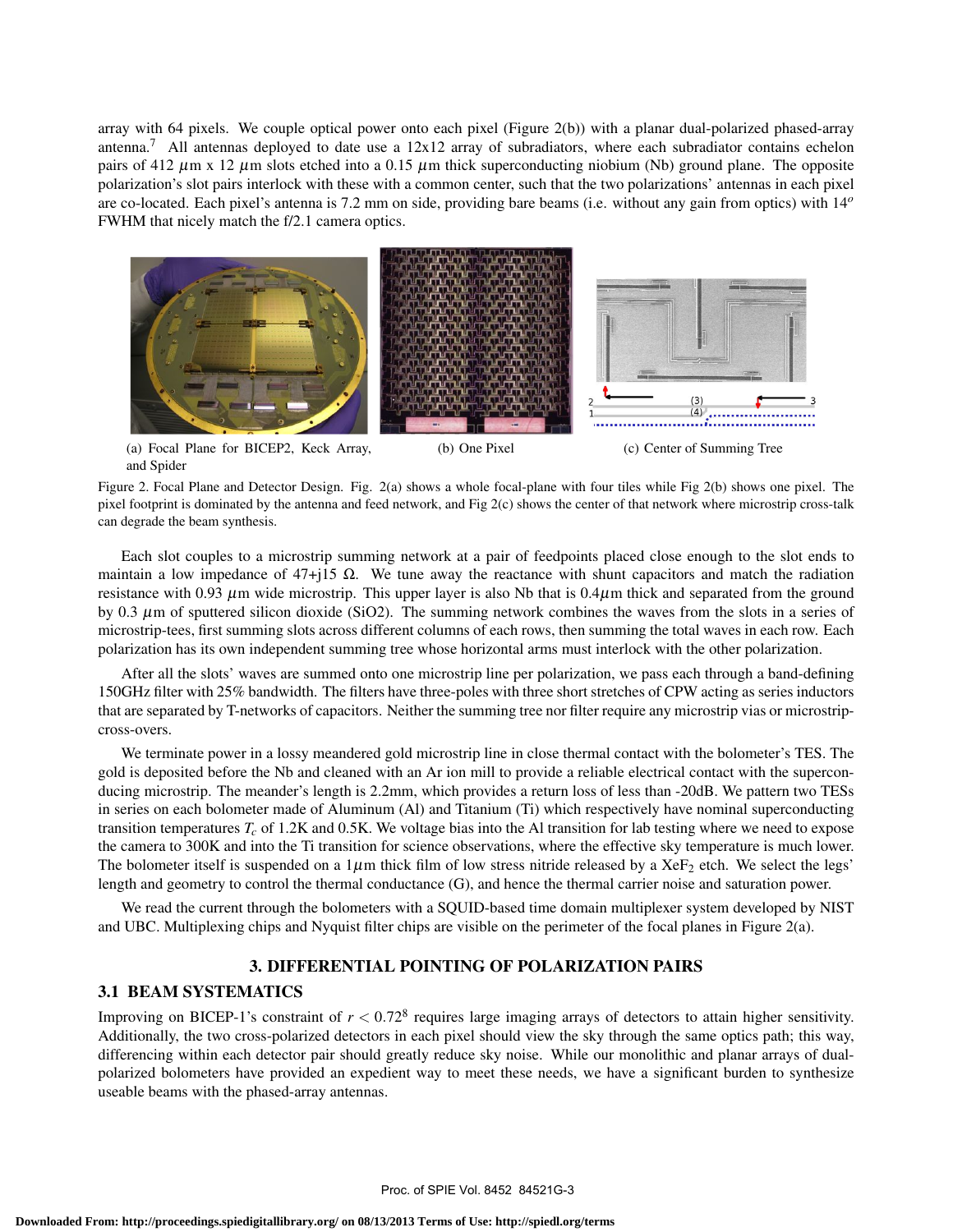Ideally, beam patterns of the two polarizations in a pair would subtract perfectly. In practice, this subtraction often leaves residual structure that can leak temperature anisotropies into the polarization channels.<sup>9</sup> Between beams with a Gaussian profile, (a) differential widths can generate a monopole difference pattern, (b) differential pointing of centroids can generate a dipole difference pattern, and (c) differential ellipticity can generate a quadrupole difference pattern. Of these defects, the dipoles (b) are by far the most dominant (See Figure 3), with an angular separation between centroids as high as 10% of the FWHM as measured in the far field.



Figure 3. Polarization Pair and difference from BICEP2 illustrating the dipole structure in near field maps. We have since reduced the peak-to-peak amplitude to from  $\pm 7\%$  of peak power to  $\pm 1\%$ 

Dipoles can leak the much brighter temperature gradients into the polarization channels. BICEP2 has mitigated this problem by co-adding maps taken at different boresight rotations and they are currently developing an analysis technique to remove leaked B-modes by regression against temperature maps. Additionally, Spider will see little sky noise, obviating their need to difference the polarization pairs' time-streams. Nonetheless, the BICEP-1 team concluded that for their scan strategy and analysis pipeline at the time, they would need differential pointing less than 1.9% to avoid a false B-mode signal of  $r = 0.1$ , and we have taken this figure as a benchmark for our detector design.

# 3.2 HORIZONTAL DIPOLES

BICEP2 has seen differential steering of 7% of the beam width in the camera's near field (i.e. near the aperture) on the axis parallel to the antenna's summing tree rows (horizontal), but very little in the direction along columns (vertical). They have measured comparably large dipoles in the far field, although with an orientation that varies between detectors and not strictly horizontal.<sup>4</sup> While the offsets in the near-field should not generate offsets in the far-field, an optical misalignment that moves the beam aperture locations from the location of the stop could allow such leakage. We have not yet succeeded in finding a misalignment, but in an effort to make our cameras robust against such alignments errors, we have redesigned the detectors to remove the near-field dipole.

The near-field dipoles from BICEP2 always maintain the same horizontal orientation in every tile with a very narrow spread in magnitude, which suggested a problem related to the microstrip artwork. Cross talk between adjacent parallel microstrip lines can in fact generate horizontal differential steering. Figure 2(c) shows the interlocking horizontal summing trees from both polarizations, focusing on one of the few places that our design breaks left-right symmetry. The lines that connect the end branches of the vertical trees to the top of the horizontal trees run parallel to top branch of the horizontal trees for a length of 3mm, or 3.75 wavelengths at band-center. In early designs, the lines had an average separation of 8  $\mu$ m, center-to-center.

These microstrip pairs effectively form a forward-wave directional coupler, but only on the half of the horizontal tree closest to the vertical tree. The fields of the odd mode on the coupled lines (same current, opposite phase) fringe more out of the silicon oxide than those of the even mode (same current, same phase), allowing the modes to propagate with different wave speeds. In reference to the port labels in Figure 2(c), a wave launched from the vertical tree towards the horizontal (from port 1) is a superposition of these even and odd modes that cancel in the adjacent line at the end nearest the vertical tree (Port 2). However, the modes' different wave speeds guarantee that they will not cancel in the adjacent line at the end nearest the pixel center (Port (3)). We label ports (3) and (4) in parenthesis because they are subsequently cascaded in the microstrip tee, thus becoming internal ports. If we explicitly sum the scattering parameters,  $10$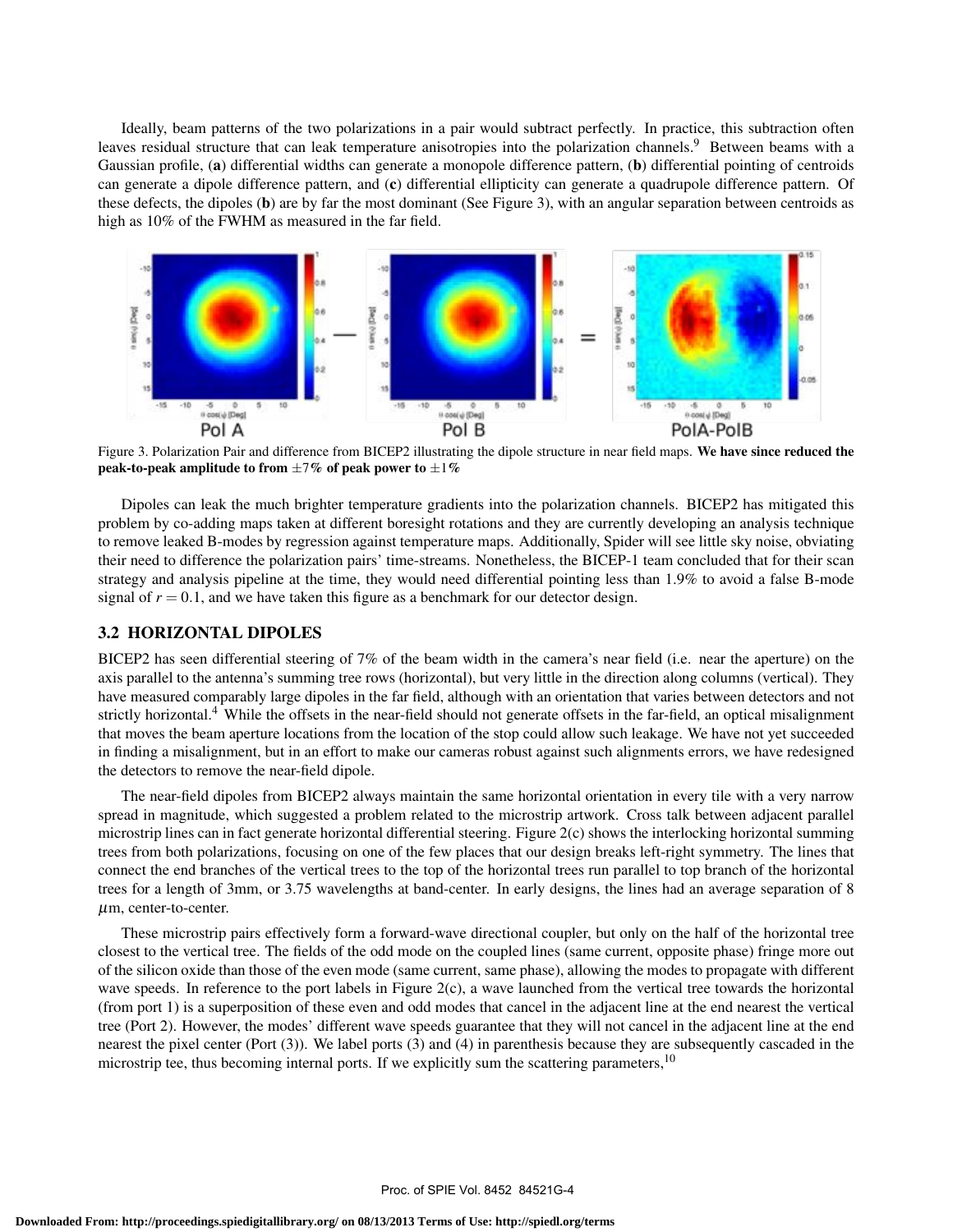$$
S_{(4)1} = (S_{(4)1}^e + S_{(4)1}^o)/2 = (e^{-jk_e\ell} + e^{-jk_o\ell})/2 = e^{-j(k_e + k_o)\ell/2} \cos((k_e - k_o)\ell/2)
$$
  
\n
$$
S_{(3)1} = (S_{(3)1}^e + S_{(3)1}^o)/2 = (e^{-jk_e\ell} - e^{-jk_o\ell})/2 = -je^{-j(k_e + k_o)\ell/2} \sin((k_e - k_o)\ell/2)
$$
\n(1)

then we see that this coupled wave is small in amplitude and lags the through wave (in Port (4)) by 90*o*. We split the through wave with even power in a microstrip tee, but the coupled wave adds in quadrature to waves on the side opposite the vertical tree, retarding the phase. This phase step steers the two polarizations' beams away from the vertical tree, thus generating differential pointing in the horizontal direction.

Simulations using a variety of commercial packages (HFSS, Sonnet, ADS Momentum) show that the coupled wave amplitude is a function of dielectric permittivity and thickness, the spacing between the lines, and the thickness of the metal conductors. The upper Nb film thickness of 0.4  $\mu$ m exceeds that of the dielectric (0.3  $\mu$ m) and is a substantial fraction of the line separation, so it can contribute to the capacitive coupling in a substantial way. If we neglect this thickness, then we underestimate the coupling by a factor of 40%. Accounting for the Nb microstrip thickness in simulation provides horizontal differential steering that agrees with measurements as shown in the black dashed line in Figure 4. This understanding has proven useful for the SuperSpec team that uses microstrip couplers to drive their spectrometer resonators.<sup>11</sup>

The spacing between horizontal lines is constrained by the need to route between slots in the tree. Nonetheless, we have managed to rearrange the summing tree in ways that increase the average separation between lines. Figure 4 shows the splitting from several data tiles with different average spacing, and we have reduced the steering to less than 2% of FWHM.<sup>12</sup> Finally, we have fabricated tiles with residual microstrip coupling but have tuned the steering to zero by introducing intentional phase lags (extra line length) on the sides furthest from the vertical trees. Figure 4 also shows that those have a steering reduced to an average within a standard deviation of zero on the horizontal axis. We are currently fabricating detectors with summing trees that have an average separation of 50  $\mu$ m between the top lines of the horizontal tree; we expect this to have no measurable horizontal offset, which will obviate the phase-lag correction.



Figure 4. Polarization Pair Centroid displacement normalized to FWHM in the near field. We show histograms of the tiles with two different spacings as well as one where built phase lags into the summing tree to manually tune this to zero.

### 3.3 VERTICAL DIPOLES

The Keck Array cameras have shown evidence of vertical near field components in addition to the horizontal ones. Unlike the horizontal components described above, these have a large scatter in magnitude, although a constant orientation. This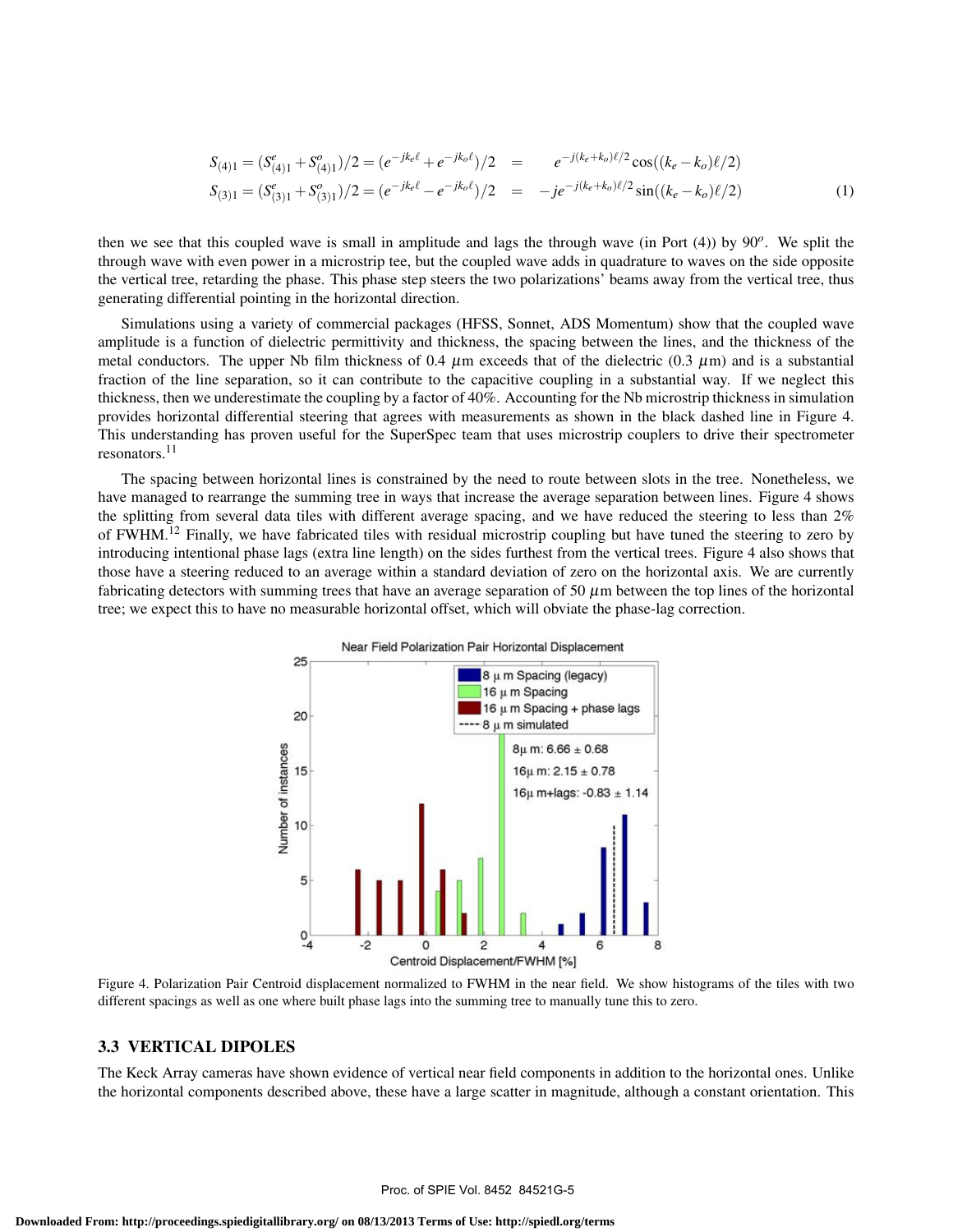large variance suggested that the problem was not due to the microstrip artwork but was probably related to non-uniform film properties.

Between the BICEP2 and Keck Array deployments, we switched to a Nb sputter system with a larger gun to attain better uniformity. However, this system ran at significantly higher power than the old one and lacked grounding to shunt away higher energy particles. Until recently, we have used liftoff to define our microstrip artwork, and we now believe that the elevated temperatures in the sputter system allowed contaminants to leach out of the photoresist and into the Nb films during sputtering. RRR measurements of lines defined by etching exceed those defined by liftoff by nearly 40%. In a few extreme cases, we have seen visible blackening of the lifted-off microstrip lines.

A superconductor is considered dirty when the mean-free path between scattering from impurities  $\ell$  is much less than the London depth  $\lambda_L$  or the Cooper-pair coherence length  $\xi_o$ . In this limit, the effective penetration depth is<sup>13</sup>

$$
\lambda_{eff} = \lambda_L \sqrt{\frac{\xi_o}{\ell}} \tag{2}
$$

Niobium has  $\lambda_L = 52$ nm  $\xi_o = 39$ nm.<sup>14</sup> We have fabricated test devices that include stretches of transmission line mismatched in impedance from the surrounding lines.<sup>7</sup> These form Fabrey-Perot cavities whose standing wave period is sensitive to the niobium's penetration depth. Our films appear to have  $\lambda_{eff}$ =110nm, which is similar to measurements of other researchers in the field.<sup>15</sup> Equation 2 suggests that the mean free path between scatterings is  $\ell = 10$ nm, which puts us well into the dirty limit in which film cleanliness can impact the circuit performance.

Non-uniform contamination can produce non-uniform kinetic inductance, which in turn can spatially perturb the wavespeeds in the microstrip summing tree. Variations in wavespeed can steer beams off boresight. Additionally, the summing tree does not treat the two polarizations identically, and as a result, they can steer differentially. We have observed that the tiles with the largest scatter in beam centroid position correspond to those with the largest vertical dipole components. We also expect the tree to induce larger steering in the vertical than horizontal because slots along rows combine immediately in the horizontal tree resulting in less integrated phase error than those along columns that combine in the vertical tree after horizontal summing.

To understand the effects of nonuniform niobium contamination, we have written a circuit model of our summing tree. We use a quasi-static microstrip model<sup>16</sup> for the lines and simple power division models for the microstrip tees. The code uses user-provided arrays of film properties as a function of physical position to locally compute the impedances and wavespeeds for differential (1µm long) line segments. If we cascade two sequential  $(m+\ell)$  port and  $(\ell+n)$  port circuits with scattering matrices  $S^1$  and  $S^2$  respectively through common ports  $\ell$ , then the combined circuit matrix is:<sup>17</sup>

$$
S^{1+2} = \begin{bmatrix} S_{m,m}^1 + S_{m,\ell}^1 S_{\ell,\ell}^2 \left( I_{\ell,\ell} - S_{\ell,\ell}^1 S_{\ell,\ell}^2 \right)^{-1} S_{\ell,m}^1 & S_{m,\ell}^1 \left( I_{\ell,\ell} - S_{\ell,\ell}^2 S_{\ell,\ell}^1 \right)^{-1} S_{\ell,n}^2 \\ S_{m,\ell}^1 \left( I_{\ell,\ell} - S_{\ell,\ell}^2 S_{\ell,\ell}^1 \right)^{-1} S_{n,\ell}^2 & S_{n,n}^2 + S_{n,\ell}^2 S_{n,n}^2 \left( I_{\ell,\ell} - S_{\ell,\ell}^2 S_{\ell,\ell}^1 \right)^{-1} S_{\ell,n}^2 \end{bmatrix}
$$
(3)

We implemented this algorithm in software that is functionally similar to commercial packages like Agilent's ADS circuit simulator, except that it includes spatially varying film properties. Figure 5 shows the computed dipoles that arise from linear gradients in the penetration depth λ*eff* versus orientation of that dipole. Each curve corresponds to a different film gradient magnitude, and a gradient of 5% in penetration depth across a pixel can generate measured vertical dipoles similar to our measured levels. In reality, the spatial variations of  $\lambda_{eff}$  may be more complicated than this, but these computations demonstrate that, to first order, differential steering can arise from film gradients.

We have changed our niobium processing from lift-off to etching to reduce this contamination. This simple change has created a dramatic improvement in polarization-pair centroid alignment. Figure 6 shows displacements of best fit centroids in both the near and far-fields of a Spider testbed. At this point, the alignment is better than the BICEP-1 benchmark.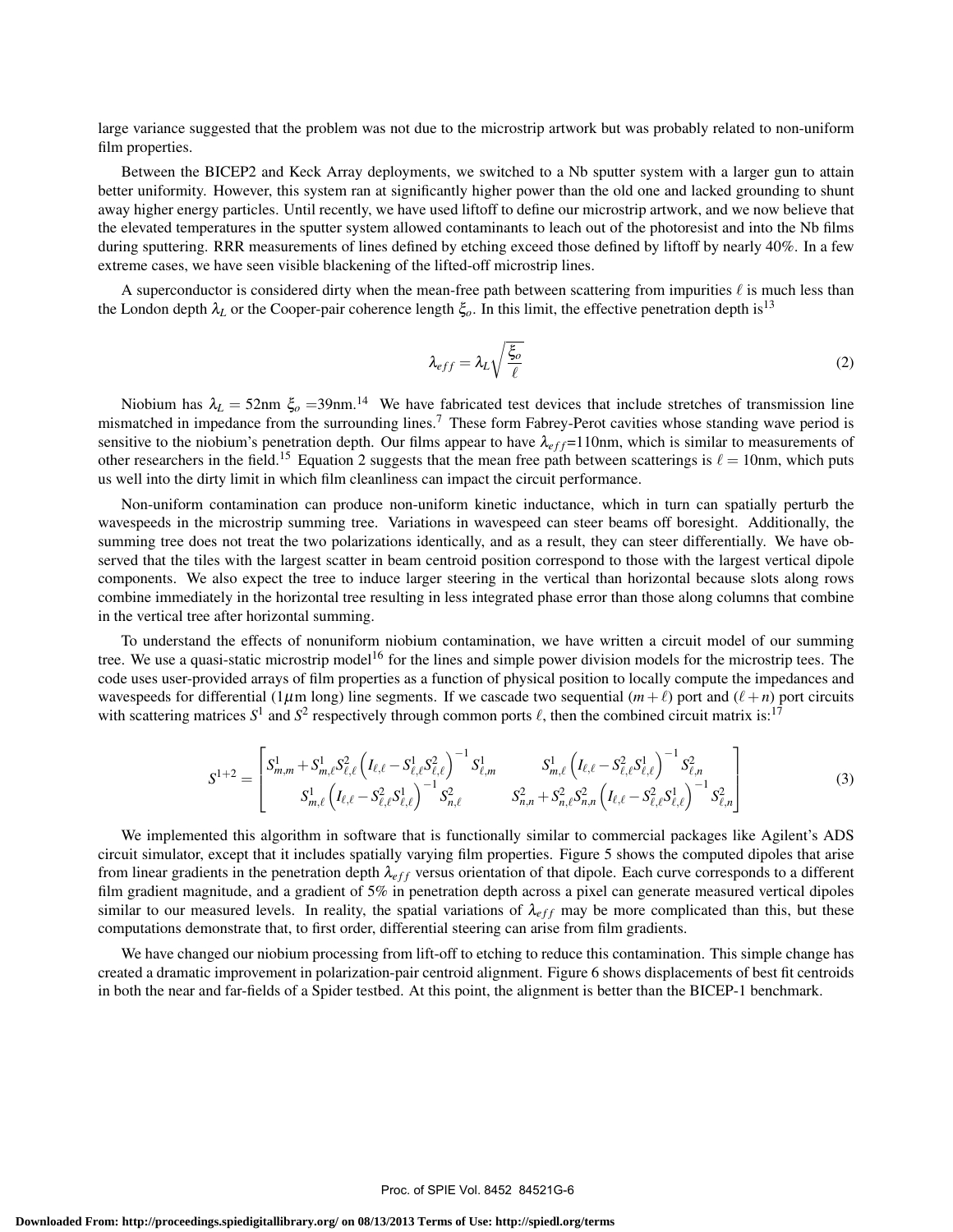

Figure 5. Simulated Magnitude of differential pointing as a function of orientation of λ*eff* gradient orientation for different gradient magnitudes . The steering is a minimum near angles 45*<sup>o</sup>* from the polarization planes, where the gradient effects both polarizations equally and it is twice as large for the vertical as horizontal. The magnitude is over twice as large when oriented on the vertical axis than horizontal

#### 4. SIDELOBE SUPRESSION

As mentioned above, BICEP2 and Keck Array cameras all have stops at their apertures cooled to 4K (Figure 1(a)); the Spider team cools theirs to 2K. This has let the three projects use the simplest antenna design where each slot provides equal power to the bolometer. The summing tree for this antenna is relatively easy to design, but the uniform (tophat) illumination generates a sinc-function pattern with side lobes at -13dB of peak power. These side lobes terminate on the cold stop in these cameras.

However, large throughput crossed-Dragone telescopes like Polar-1 shown in Figure 1(b) have an aperture beyond the large primary where it is difficult to be made cold. In lieu of a traditional absorbing cold stop, Polar-1 will use an aluminum Gaussian scattering surface and a larger Winston cone to direct the spillover onto the sky. This will create an effective stop with a temperature of 15K.

In parallel to this novel optical design, we have redesigned the detectors to reduce spillover. We do this by illuminating the subradiator slots with a Gaussian illumination pattern, which synthesizes a beam with a lower sidelobe level, albeit with a wider main lobe.<sup>18</sup> We can ultimately construct an arbitrary illumination pattern by choosing the line widths, and hence impedances, at each of the mictostrip tees in the feed network. In the uniform illumination tree, most junctions split power evenly (in a time reversed picture). However, most of the junctions in the Gaussian illuminated tree split power asymmetrically.

Only a subset of the the subradiating slots are on the sky-side of a given tee-junction. This subset further partitions into "inside" slots connected to the microstrip line directed to the antenna's interior, and "outside" slots connected to the microstrip line directed to the antenna's exterior. The required power division at each junction is:

$$
P_{inside} = \left(1 - \frac{\sum_{outside} P_{slot}}{\sum_{inside} P_{slot}}\right)^{-1}
$$
(4)

and *Poutside* = 1−*Pinside*. The ratio of impedances *Zinside*/*Zoutside* on the slot side lines must be the reciprocal of the power ratio i.e. *Poutside*/*Pinside*, subject to the requirement that the impedance be matched when looking into the junction from the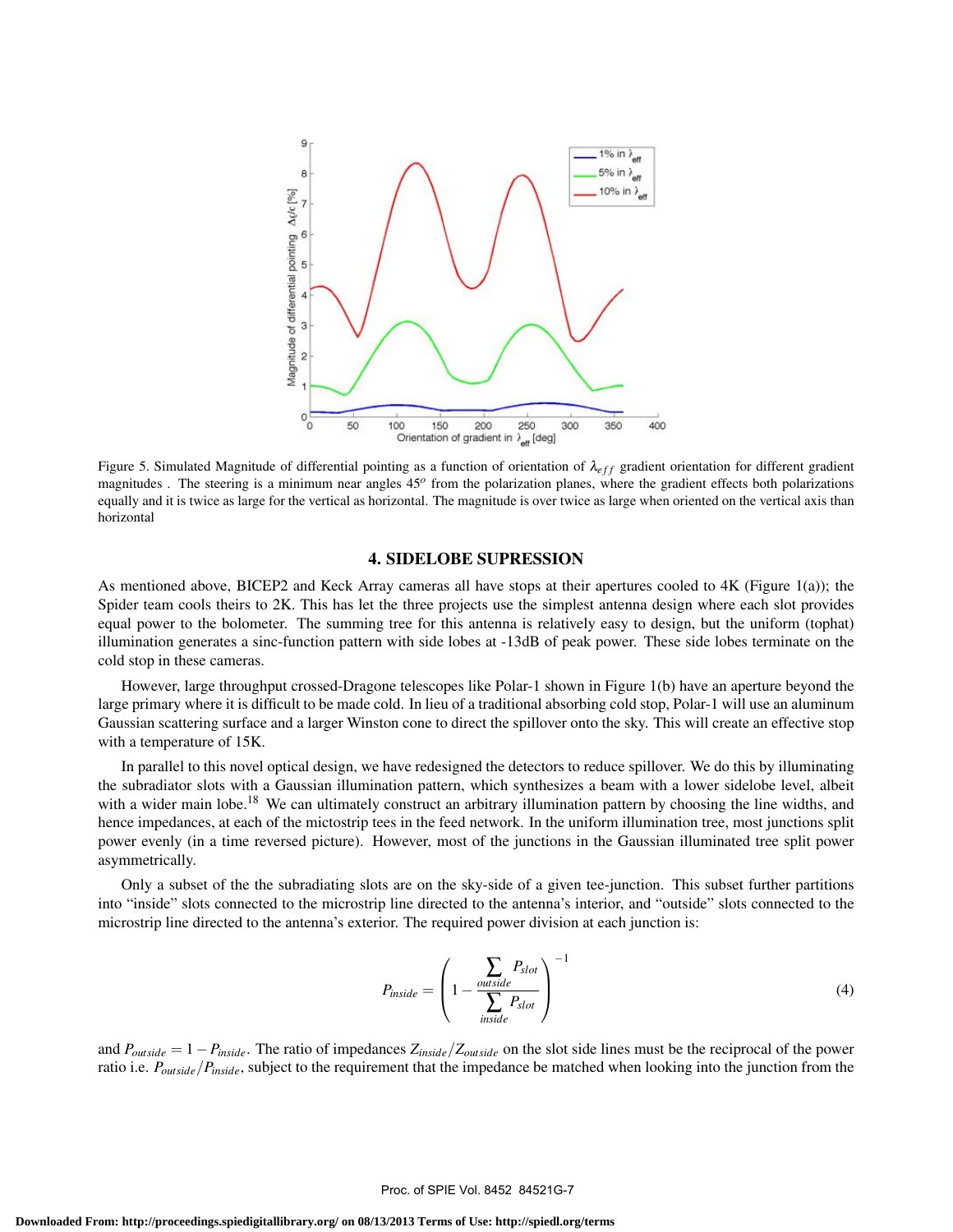

(a) Near-field centroid displacement of *liftoff* niobium processed (b) Near-field centroid displacement of *etchback* niobium protile cessed tile



(c) Far-field centroid displacement of *liftoff* niobium processed (d) Far-field centroid displacement of *etchback* niobium processed tile tile

Figure 6. Polarization Pair Centroid displacement measured in the near and far fields of a Spider test-bed camera, all measured during the same cryogenic run. We plot the displacements as a scatter-plot, but also show histograms of the two dimensions at the edges. The two tiles have different processing in the microstrip niobium, but are otherwise identical, demonstrating that the niobium processing can have a dramatic effect on beam synthesis. Two other tile pairs from the same run show similar results, as well as another four tiles in a test-bed without optics.

bolometer side. Once the desired distribution of powers in the slots has been chosen, we use these formulae to design each of the microstrip tees in the feed network.

We have optimized our feed to minimize spillover onto Polar's stop of f/1.52. For pixels that are 7.2mm on a side  $(12x12$  subradiators), the spillover can be as low as 2.6%, while for a more ambitious 6mm pixel  $(10x10$  subradiators), the spillover should be 6.2%. In both cases, the optimal waist of the Gaussian feed pattern is 3.6mm, but in the 6mm pixel case, the beam truncates more abruptly, generating larger sidelobes.

We fabricated several test prototypes pixels with an illumination waist of 4.4mm and measured their beam patterns in a test cryostat without refracting optics or a stop. Figure 7 shows measurements of a pair of patterns taken from a tophat and Gaussian illumination, both 7.2mm on a side. In this case, the sidelobes are supressed from -12dB to -17dB while the main lobes have increased from 14*<sup>o</sup>* FWHM to 16.5*<sup>o</sup>* FWHM. For this tile, we found that the tophat antennas had 47% total receiver efficiency while the guassian antennas had  $49\%$ .<sup>12</sup> This confirms that the tapered illumination is generated by receiving less power at the edge, but more in the center, rather than less power overall.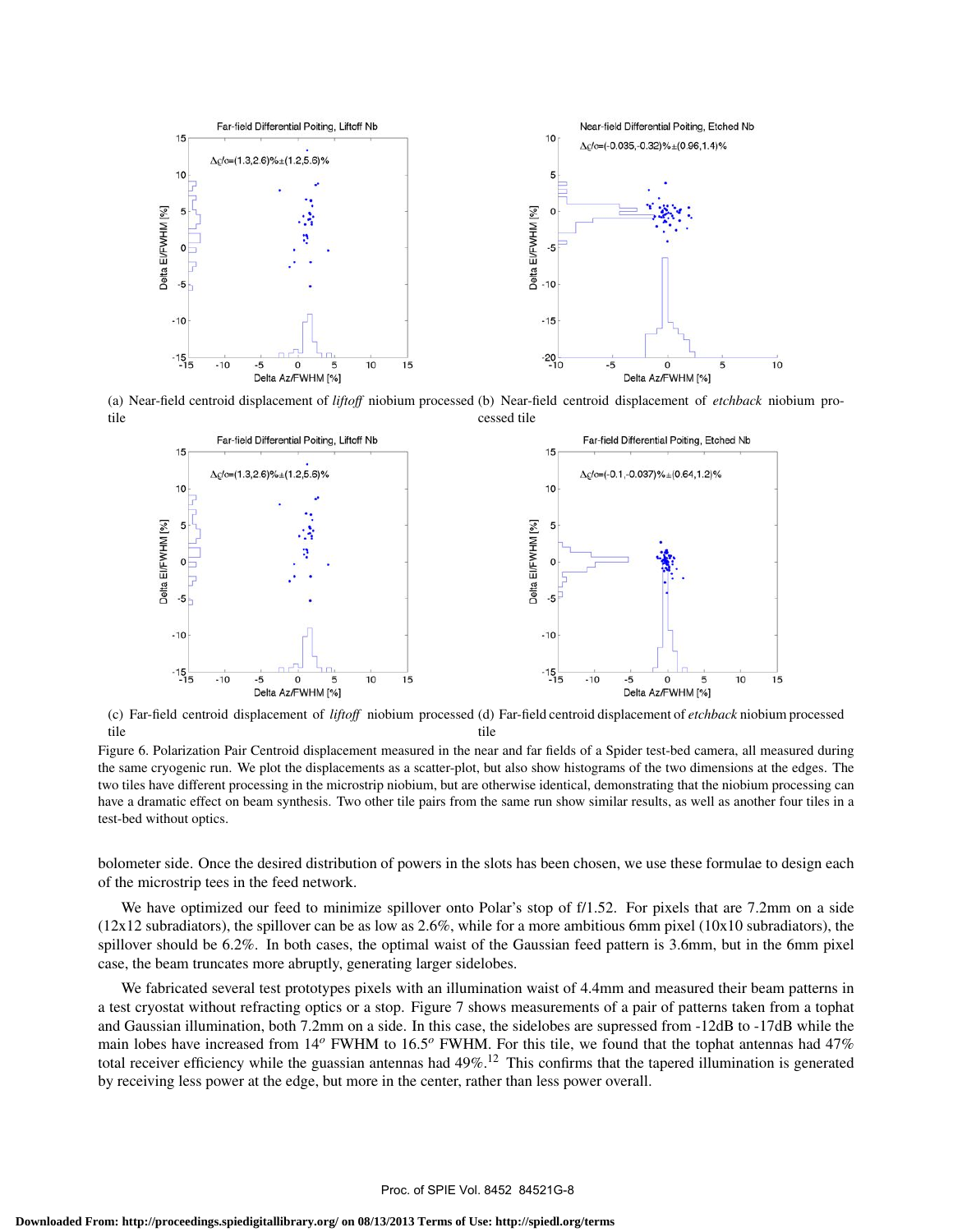

Figure 7. Beam Patterns of tophat and Gaussian illuminated antennas, where Polar-1's stop is shown in the dashed circle.

Using the measured pattern waist and sidelobe level, the total spillover onto f/1.52 from these prototype pixels should be 7.1%. We can also directly integrate the total spillover beyond the stop ring shown in Figure 7, and we find 7.5 $\pm$  3.0%, which agrees with the figure computed from the beam width and side lobe levels. Note that the tophat would spill 12.8% (see Figure 8).



Figure 8. Spillover histograms for tophat and spillover antennas, each 7.2mm on a side (12.x12 format)

We have since fabricated devices with the optimal waist sizes for three different pixel sizes: 7.2mm (12x12), 6.0mm (10x10), and 4.8mm (8x8). Due to a fabrication error, the efficiency of that batch was low, leading to a low signal to noise measurement and a diffuse response of -17dB per map pixel that we suspect is from direct stimulation of the bolometer. In a focal with a higher efficiency, this direct stimulation is below -25dB per map pixel. As a result, it is difficult to characterize the side-lobe level in these devices.

However, the measured beam widths of 16.8*o*, 19.0*o*, and 22.4*<sup>o</sup>* FWHM match the expected widths, so we anticipate that they will have spillovers of roughly 2.5%, 6.2%, and 14%. Figure 9 shows cuts from 36 stacked maps on a linear scale to emphasize the FWHM of the main lobe, and co-plots the model in dashed lines to emphasize the agreement. We also show the direct stimulation floor to emphasize how we cannot really characterize the side-lobes aside from placing an upper bound of -17dB.

#### 5. FUTURE WORK

We have demonstrated differential steering that is below the 1% of FWHM standard set by the BICEP-1 team. We will upgrade detectors from the Keck Array this winter, and focal planes being made now for Spider's 2013 flight have these fixes. We will refabricate the detectors with the tapered illumination to check the side lobe levels before we start populating Polar-1's focal plane this fall.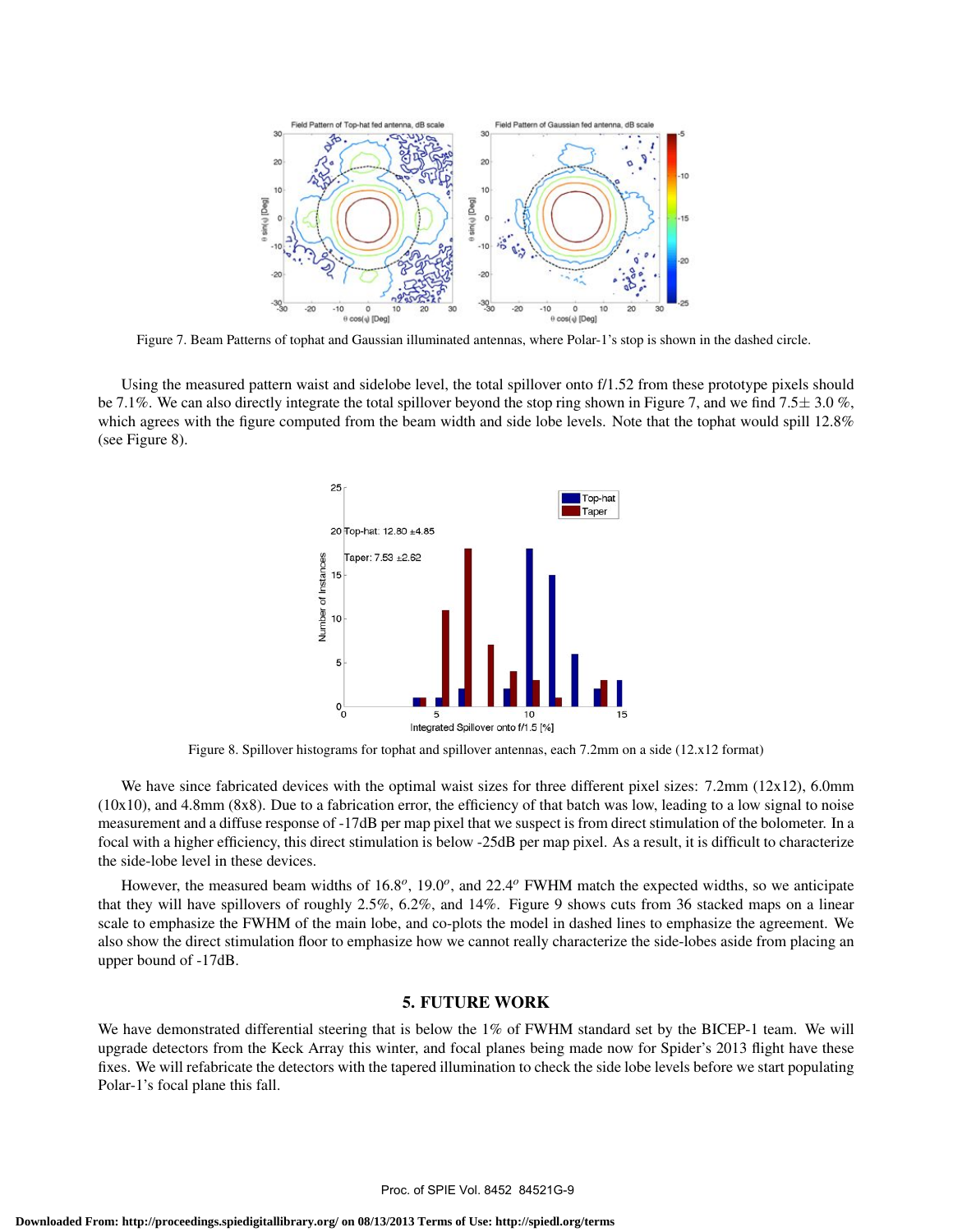

Figure 9. E-plane cuts for the three different sized pixels. The colored dashed lines are the expected beams from simulation and the crosses are the half-power points interpolated from the measurement

## ACKNOWLEDGMENTS

R. O'Brient and Z. Staniszewski would like to thank Oak Ridge Associated Universities for funding through the NASA Post-doctoral Program. Keck Array is partially funded by the Keck Foundation and the detector development through the Betty and Gordon Moore Foundation. All devices were fabricated in the Microdevices Laboratory (MDL) at NASA's Jet Propulsion Laboratory.

#### REFERENCES

- [1] D. Larson, J. Dunkley, G. Hinshaw, E. Komatsu, M. R. Nolta, C. L. Bennett, B. Gold, M. Halpern, R. S. Hill, N. Jarosik, A. Kogut, M. Limon, S. S. Meyer, N. Odegard, L. Page, K. M. Smith, D. N. Spergel, G. S. Tucker, J. L. Weiland, E. Wollack, and E. L. Wright, "Seven-Year Wilkinson Microwave Anisotropy Probe (WMAP) Observations: Power Spectra and WMAP-Derived Parameters," *ArXiv e-prints* , Jan. 2010.
- [2] S. e. a. Dodelson, "The origin of the universe as revealed through the polarization of the cosmic microwave background," *CMB White Papers* , feb 2009.
- [3] K. W. Yoon, P. A. R. Ade, D. Barkats, J. O. Battle, E. M. Bierman, J. J. Bock, J. A. Brevik, H. C. Chiang, A. Crites, C. D. Dowell, L. Duband, G. S. Griffin, E. F. Hivon, W. L. Holzapfel, V. V. Hristov, B. G. Keating, J. M. Kovac, C. L. Kuo, A. E. Lange, E. M. Leitch, P. V. Mason, H. T. Nguyen, N. Ponthieu, Y. D. Takahashi, T. Renbarger, L. C. Weintraub, and D. Woolsey, "The Robinson Gravitational Wave Background Telescope (BICEP): a bolometric large angular scale CMB polarimeter," in *Society of Photo-Optical Instrumentation Engineers (SPIE) Conference Series*, *Society of Photo-Optical Instrumentation Engineers (SPIE) Conference Series* 6275, July 2006.
- [4] R. W. Aikin, P. A. Ade, S. Benton, J. J. Bock, J. A. Bonetti, J. A. Brevik, C. D. Dowell, L. Duband, J. P. Filippini, S. R. Golwala, M. Halpern, V. V. Hristov, K. Irwin, J. P. Kaufman, B. G. Keating, J. M. Kovac, C. L. Kuo, A. E. Lange, C. B. Netterfield, H. T. Nguyen, R. W. Ogburn, IV, A. Orlando, C. Pryke, S. Richter, J. E. Ruhl, M. C. Runyan, C. Sheehy, S. A. Stokes, R. Sudiwala, G. P. Teply, J. E. Tolan, A. D. Turner, P. Wilson, and C. L. Wong, "Optical performance of the BICEP2 Telescope at the South Pole," in *Society of Photo-Optical Instrumentation Engineers (SPIE) Conference Series*, *Society of Photo-Optical Instrumentation Engineers (SPIE) Conference Series* 7741, July 2010.
- [5] C. D. Sheehy, P. A. R. Ade, R. W. Aikin, M. Amiri, S. Benton, C. Bischoff, J. J. Bock, J. A. Bonetti, J. A. Brevik, B. Burger, C. D. Dowell, L. Duband, J. P. Filippini, S. R. Golwala, M. Halpern, M. Hasselfield, G. Hilton, V. V. Hristov, K. Irwin, J. P. Kaufman, B. G. Keating, J. M. Kovac, C. L. Kuo, A. E. Lange, E. M. Leitch, M. Lueker, C. B. Netterfield, H. T. Nguyen, R. W. Ogburn, IV, A. Orlando, C. L. Pryke, C. Reintsema, S. Richter, J. E. Ruhl, M. C. Runyan, Z. Staniszewski, S. Stokes, R. Sudiwala, G. Teply, K. L. Thompson, J. E. Tolan, A. D. Turner, P. Wilson, and C. L. Wong, "The Keck Array: a pulse tube cooled CMB polarimeter," *ArXiv e-prints* , Apr. 2011.